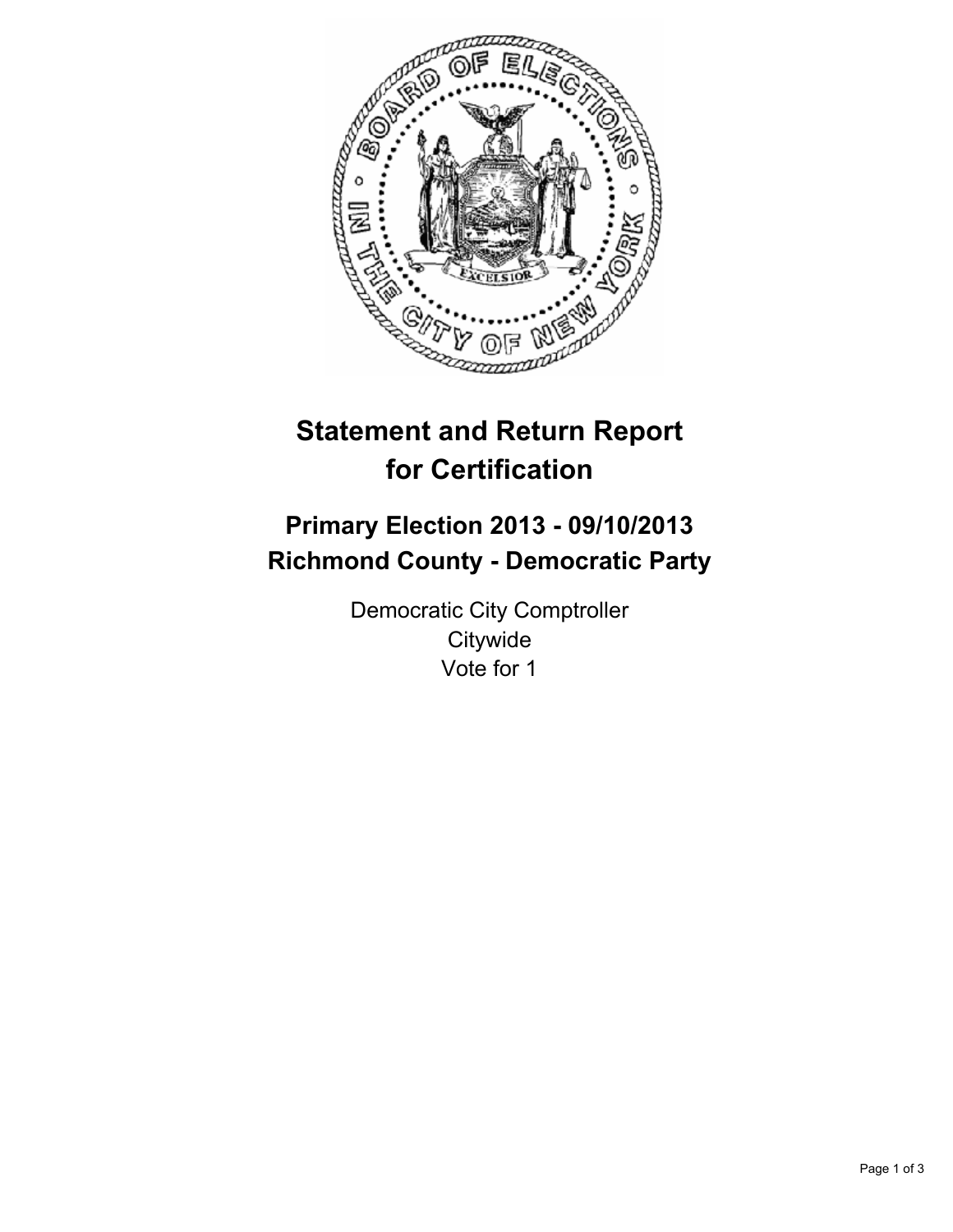

### **Assembly District 61**

| <b>EMERGENCY</b>                   | 35    |
|------------------------------------|-------|
| ABSENTEE/MILITARY                  | 530   |
| <b>FEDERAL</b>                     | 0     |
| SPECIAL PRESIDENTIAL               | 0     |
| <b>AFFIDAVIT</b>                   | 61    |
| ELIOT L. SPITZER                   | 3,595 |
| <b>SCOTT M. STRINGER</b>           | 3,731 |
| BILL DEBLASIO (WRITE-IN)           |       |
| MATTHEW HYLAND (WRITE-IN)          |       |
| UNATTRIBUTABLE WRITE-IN (WRITE-IN) |       |
| <b>Total Votes</b>                 | 7.329 |

### **Assembly District 62**

| <b>Total Votes</b>                 | 3,514    |
|------------------------------------|----------|
| UNATTRIBUTABLE WRITE-IN (WRITE-IN) |          |
| NOAM CHOMSKY (WRITE-IN)            |          |
| DONALD DUCK (WRITE-IN)             |          |
| <b>SCOTT M. STRINGER</b>           | 2,296    |
| ELIOT L. SPITZER                   | 1,215    |
| <b>AFFIDAVIT</b>                   | 15       |
| SPECIAL PRESIDENTIAL               | $\Omega$ |
| <b>FEDERAL</b>                     | 0        |
| ABSENTEE/MILITARY                  | 206      |
| <b>EMERGENCY</b>                   | 5        |

#### **Assembly District 63**

| <b>Total Votes</b>                 | 5,523    |
|------------------------------------|----------|
| UNATTRIBUTABLE WRITE-IN (WRITE-IN) |          |
| SAL F. ALBANESE (WRITE-IN)         |          |
| DONALD TRUMP (WRITE-IN)            |          |
| <b>SCOTT M. STRINGER</b>           | 3,199    |
| ELIOT L. SPITZER                   | 2,321    |
| AFFIDAVIT                          | 42       |
| SPECIAL PRESIDENTIAL               | $\Omega$ |
| <b>FEDERAL</b>                     | 0        |
| ABSENTEE/MILITARY                  | 388      |
| <b>EMERGENCY</b>                   | 38       |

#### **Assembly District 64**

| <b>EMERGENCY</b>         | 11    |
|--------------------------|-------|
| ABSENTEE/MILITARY        | 253   |
| <b>FEDERAL</b>           | 0     |
| SPECIAL PRESIDENTIAL     | 0     |
| <b>AFFIDAVIT</b>         | 30    |
| ELIOT L. SPITZER         | 1,224 |
| <b>SCOTT M. STRINGER</b> | 1,878 |
| <b>Total Votes</b>       | 3.102 |